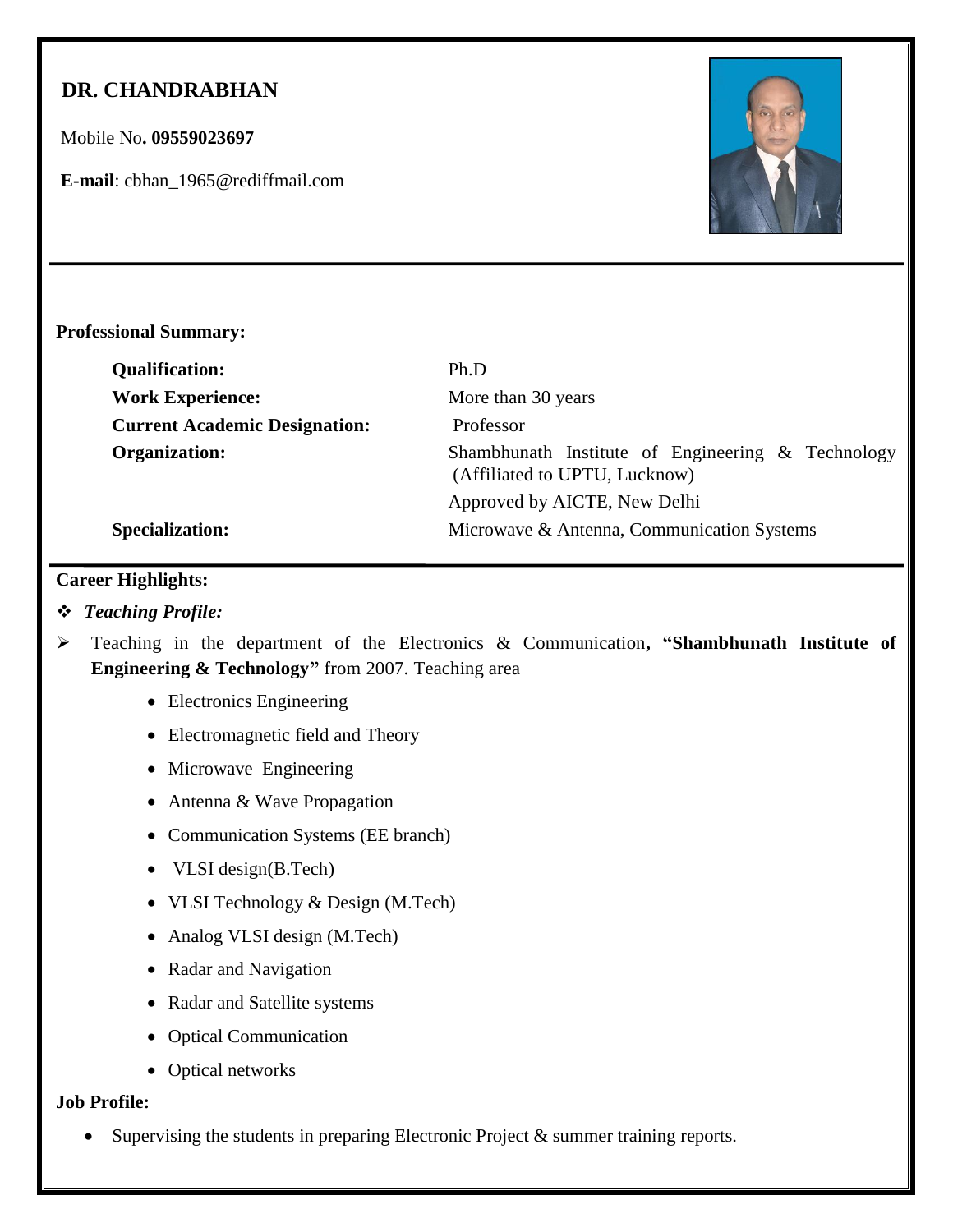- Arranging workshops, corporate seminars, guest lectures for the students.
- Providing Personal counseling to the students related to their overall development and suggesting ways for their continuous improvement in the subject areas.
- Theoretical classes mentioned above
- Preparing reports and dissertations.
- Electronic circuit simulation
- Microwave measurements laboratory
- Communication laboratory.
- Digital logic designs laboratory

#### *Responsibilities Undertaken as*

- Dean (Academics),SIET ,Allahabad
- Chief Editor of Utthan: Journal of technical research and progress.

Worked as Technician in Indian Air Force For maintenance of communication equipments since 07-06-1986 to 30-06-2006 and taught as a lecturer in the Department of Electronics & Communication "United College of Engineering and Research, Allahabad" since 01-08-2006 to 31-07 -2007 .

#### **Educational Qualification:**

- Doctorate of Philosophy in Microwave Engineering, from SHUATS Allahabad in 2018.
- Master of Engineering (Digital Systems) from Motilal Nehru Regional engineering college, Allahabad, in 2002
- A.M.I.E.T.E. from IETE New Delhi
- Intermediate (June1984), high school (June1982) from U.P.Board.

#### **Publication:**

#### **Books:**

1.Kamal Prakash Pandey,**Chandra bhan** " Integrated circuits", DHANPAT RAI & Co. ISBN 978-81-7700-037-5

 2.Kamal Prakash Pandey,**Chandra bhan** " Electronics Engineering", DHANPAT RAI & Co. ISBN978-81-7700-069-6

#### **Papers published:**

1.Analytical study of capacitance extraction of MOSFET,in International journals of advanced research in computer and communication engineering ,VOLII,ISSUE7,July2013 ,ISSN 2278- 1021,PP-2855-2858

- 2. Triple Band Notch Loaded Hexagonal Patch Stacked Antenna in International Journal of Engineering and Technology (IJET), Vol 9 No 3 Jun-Jul 2017 ISSN (Online) : 0975-4024
- 3. Dual band notch loaded Rectelliptical Microstrip Patch Antenna in Advances in Wireless and Mobile Communications. ISSN 0973-6972 Volume 10, Number 4 (2017), pp. 707-715.
- 4. Wide Band Koch Notch Patch Antenna for Ku and K Band Wireless Applications in International Journal of Emerging Technology and Advanced Engineering(ISSN 2250-2459,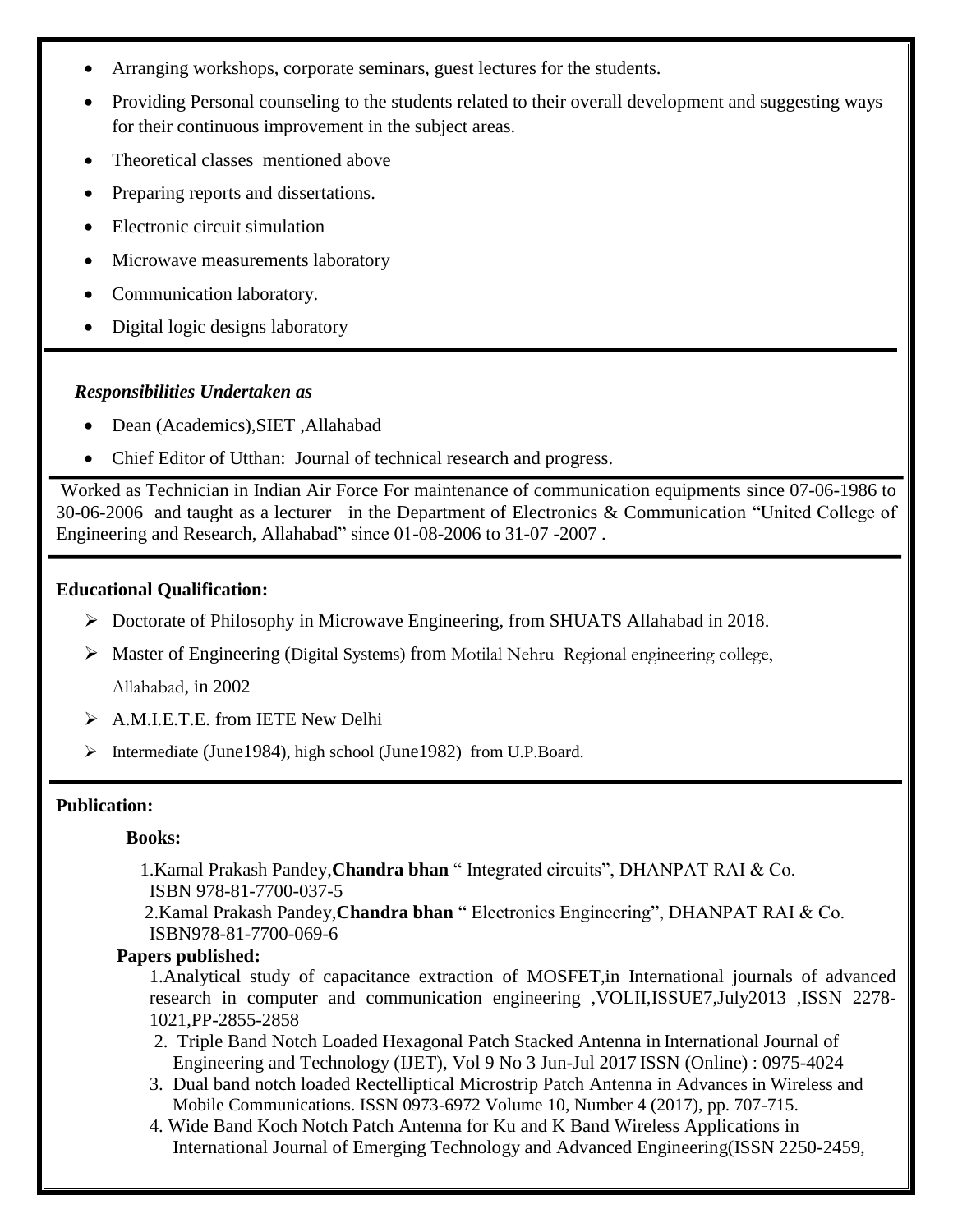ISO 9001:2008 Certified Journal, Volume 7, Issue 10, October 2017

- 5. An Innovative Feeding Technique for Linearly and Circularly Polarized Ultra Wide Band Micro Strip Patch Antenna in International Journal of Emerging Technology and Advanced Engineering (ISSN 2250-2459, ISO 9001:2008 Certified Journal, Volume 7, Issue 8, August 2017)
- 6. A VLSI implementation for high speed and high sensitive Fingerprint sensor using charge acquisition principle in international journal of engineering sciences & research Technology6(9): September, 2017 ISSN: 2277-9655
- 7A Notch Loaded Stacked Ultra Wideband Elliptical Microstrip Patch Antenna For Ka- Band Wireless Communication Application in International Journal Of Engineering Sciences & Research Technology **6(10**): October, 2017 ISSN: 2277-9655
- 8. Performance Analysis of Vedic Multiplier Based on Various Adders in International Journal of Engineering Research in Computer Science and Engineering ISSN (Online) 2394-2320Vol **5,** Issue 1, January 2018
- 9. Dual Band Microstrip Patch Antenna with Double- Sided Notch International Journal of Computer Application (2250-1797) Volume 6– No.1, January- February 2016
- 10. Quad Bands U-shaped Slot Loaded Probe Fed Microstrip Patch Antenna in IEEE conference , ICACCE2015.25, DOI 10.1109
- 11. Dual Band Double Inverted L-Slots Microstrip Patch Antenna in IEEE conference **ICACCE2015.24, DOI** 10.1109.
- 12 Microwave Band Pass Filter Synthesis using Coupled Inductor for ISM Band Applications International Journal of Applied Engineering Research ISSN 0973-4562 Volume 12, Number 11 (2017) pp. 2862-2867

## **Short Term course/Workshop/Conference Attended**

- $\triangleright$  Worked as Organizing member of National seminar on 'Mobile Communication & VLSI Design" in S.I.E.T. Jhalwa Allahabad at 23 Jan 2010.
- > National Workshop on "ADVANCED VLSI DESIGN AUTOMATION" on 8<sup>th</sup> Sept,2012 held at SHIATS Allahabad
- $\triangleright$  Participated in Faculty Development Programme on VLSI for signal processing and communication Organized by MNNIT Allahabad
- Participated in Teacher"s Training and Research sponsored by AICTE and organized by U.C.E.R. Allahabad sponsored by NITTR Chandigarh
- $\triangleright$  Life Membership of Indian Society of Technical Education (New delhi)
- international conference on Science technology and society on 23 November 2006 at UCER.allahabad
- $\triangleright$  Workshop on Communication and antenna design for IoT during 22-27 September 2017at MNNIT, Allahabad
- $\triangleright$  Workshop on Qualnet in wireless network by Nihon communication Solutions PVT LTD during 23-24August,2012 at SHIATS,Allahabad.
- Short term course on 3G Wireless Networks, MIMO systems and Antenna design during July 8- 13, 2013 at MNNIT Allahabad
- Faculty Development program on Communication skills sponsored by ISTE during 16-19 December 2013 at SIET,Allahabad
- Workshops on multiphysics simulations using COMSOL at MNNIT,Allahabad